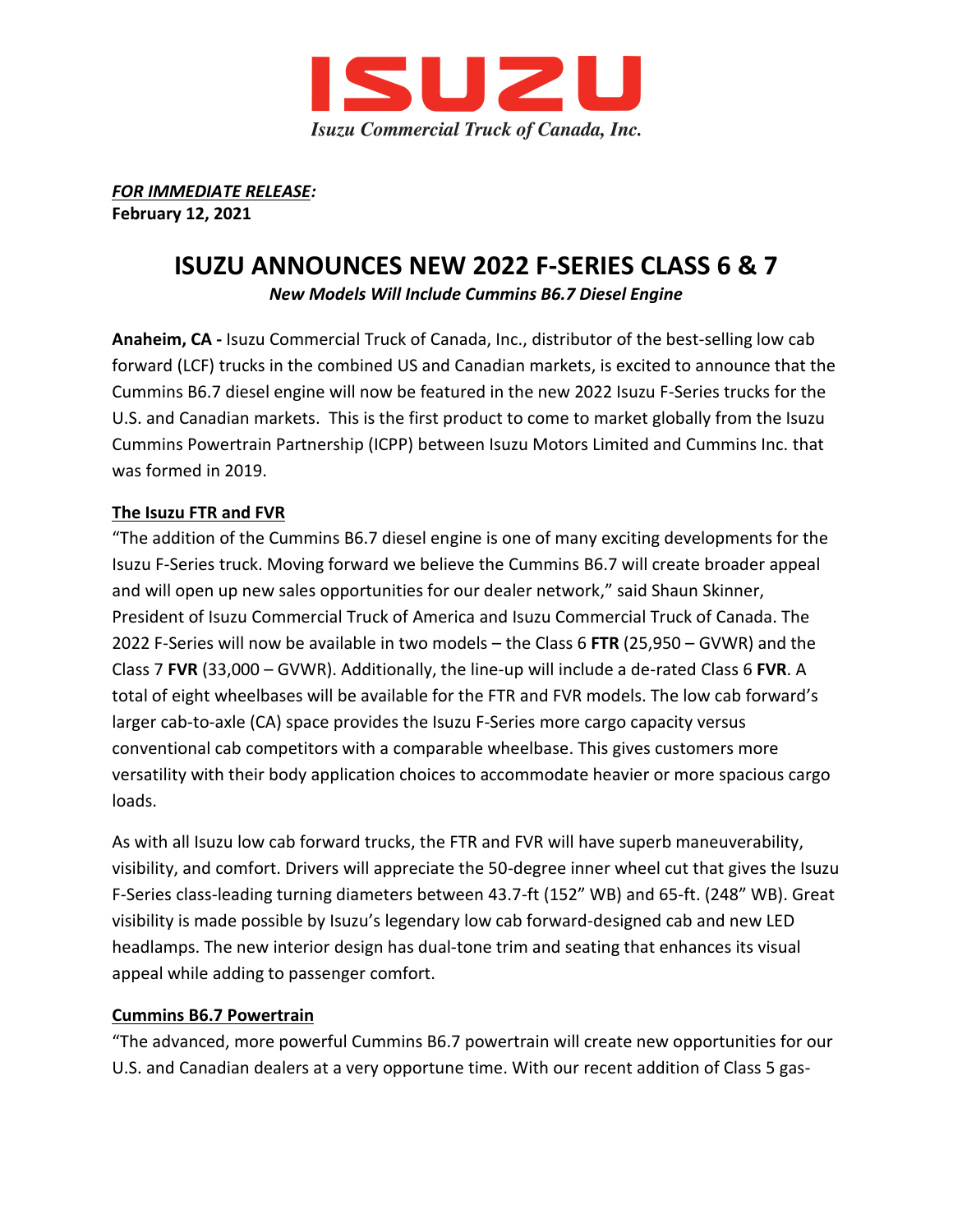powered N-Series models and now the Cummins-powered Isuzu F-Series, our product lineup has never been as broad for the growing medium-duty market," Skinner said.

The Cummins B6.7 is mated to an automatic six-speed Allison® RDS Transmission (2500 Series). This robust powertrain is built to provide the power that drivers demand while delivering the fuel efficiency and reliability that owners enjoy. With 260-hp and 660-lb.-ft of torque, this is the highest horsepower and torque available from the Cummins B6.7. This power increase in the Isuzu F-Series will easily move heavier payloads through today's urban environments and over the road between distribution centers.

"The Cummins B6.7 has a legacy that goes back almost 40 years, so we're excited to see it in the Isuzu F-Series," said Rob Neitzke, Executive Director of Cummins On-Highway OEM Business. "It gives Class 6 and 7 truck buyers in the U.S. and Canadian markets new ways to experience the B6.7, with configurations that don't exist today."

## **Isuzu Cummins Powertrain Partnership (ICPP)**

The combination of Isuzu's outstanding medium-duty truck reputation and Cummins diesel engine expertise in the US and Canada creates a competitive product. The F-Series trucks will meet customer demand for urban-friendly low cab forward trucks while giving Isuzu dealers and Cummins the opportunity to expand their customer bases.

"Collaborations like the ICPP provide ways to make more efficient use of physical resources to better serve our customers' needs. It prepares us for future challenges and the Cummins engine with our chassis gives the companies a unique product," said Shaun Skinner "As forecasts for the medium-duty market reflect growth as we look to the future – the benefits from the ICPP come at a very opportune time."

#### **Additional Details**

Builtmore in Charlotte, MI will start production later this year. For more details on the new Isuzu F-Series and other models, we invite you to join our chassis update session at the NTEA Virtual Work Truck Show at 11:00 am on March 10. Isuzu product and industry experts will be on hand to give insight on product updates and answer questions.

# **About Isuzu Trucks**

Isuzu commercial trucks have been the best-selling low cab forward trucks in America every year since 1986. Headquartered in Anaheim, California, Isuzu Commercial Truck of America, Inc. is the distributor of Isuzu commercial vehicles in the United States, and in Canada via its subsidiary, Isuzu Commercial Truck of Canada, Inc. They are both a subsidiary of Isuzu Motors